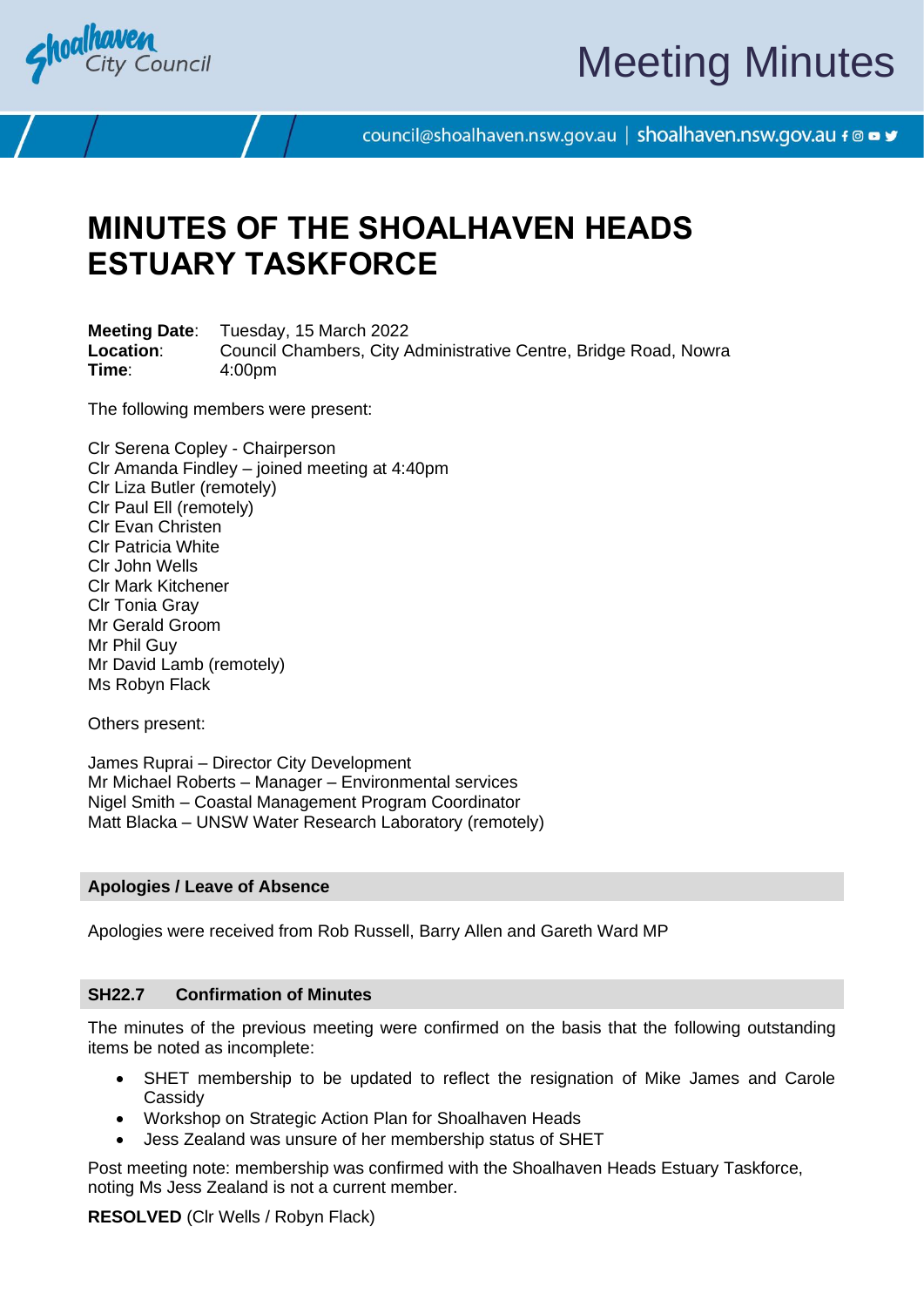

That the Minutes of the Shoalhaven Heads Estuary Taskforce held on Wednesday 16 June 2021 be confirmed.

CARRIED

#### **Declarations of Interest**

Nil.

## **REPORTS**

#### **SH22.1 Shoalhaven Heads - Pre-dredge feasibility studies grant project update HPERM Ref: D22/78861**

The grant is to undertake pre-dredge studies of the Lower Shoalhaven River to determine if dredging of a navigation channel linking the Holiday Haven Caravan Park boat ramp and the public jetty at Jerry Bailey Road is feasible. Undertaking this grant is the first step to determine the feasibility and potential environmental approvals pathway to undertake channel dredging.

Michael Roberts – Manager – Environmental Services – provided the following updates on progress of the various milestones (and sub-milestones) pre-dredging feasibility study (Table on pg 11 of the paper) funded by a grant from Transport for NSW's (TfNSW) Maritime Infrastructure Development Office (MIDO) under their NSW Boating Access Dredging Program:

- Completed hydrographic surveys undertaken between November 2021 and January 2022
- Sampling and Analysis Plan (SAP) is complete Final Report expected to be available shortly
- Terrestrial and aquatic flora & fauna ecologist has been engaged and study is underway and completion of study is due in April 2022. Threatened and migratory shorebirds and endangered ecological communities and seagrass presence are likely constraints to be considered in this study.
- Coastal Engineer studies: review of pre-dredge studies and collation of all studies from all milestones.

Robyn Flack advised that following the recent flood and looking at the area that these studies relate to along River Road, the area from the end of the rock wall to the west as well as the area to the east towards the boat ramp & pontoon has lost considerable amount of sand. At the moment, the footpath in the area to the east, are sitting in open air.

The flood mitigation drain has also been impacted on by south-westerly winds.

Robyn asked the question in relation to the need for a permit to manage the sand fans near the rock revetment and accumulation of sediment at the flood gate at the eastern end near the boat ramp.

Michael Roberts addressed this through conversations that he had with DPI Fisheries in relation to obtaining permits. Michael reiterated the importance of maintaining key stakeholder relationships, fostering these and improving them. Michael provided the maintenance of the flood gate mitigation, which was permitted by DPI Fisheries. Michael mentioned that DPI Fisheries advised that the removal of sand fans required a permit from DPI Fisheries as it constitutes seagrass habitat/dredging and reclamation.

Michael Roberts discussed the need to source sand. Michael Roberts then discussed the need to open up dialogue with DPI Fisheries in relation to the removal of the sand fans during the stakeholder relations that need to occur and to be discussed in SH22.2.

Phil Guy discussed the navigable waters aspect of the study and the need for dredging. Phil Guy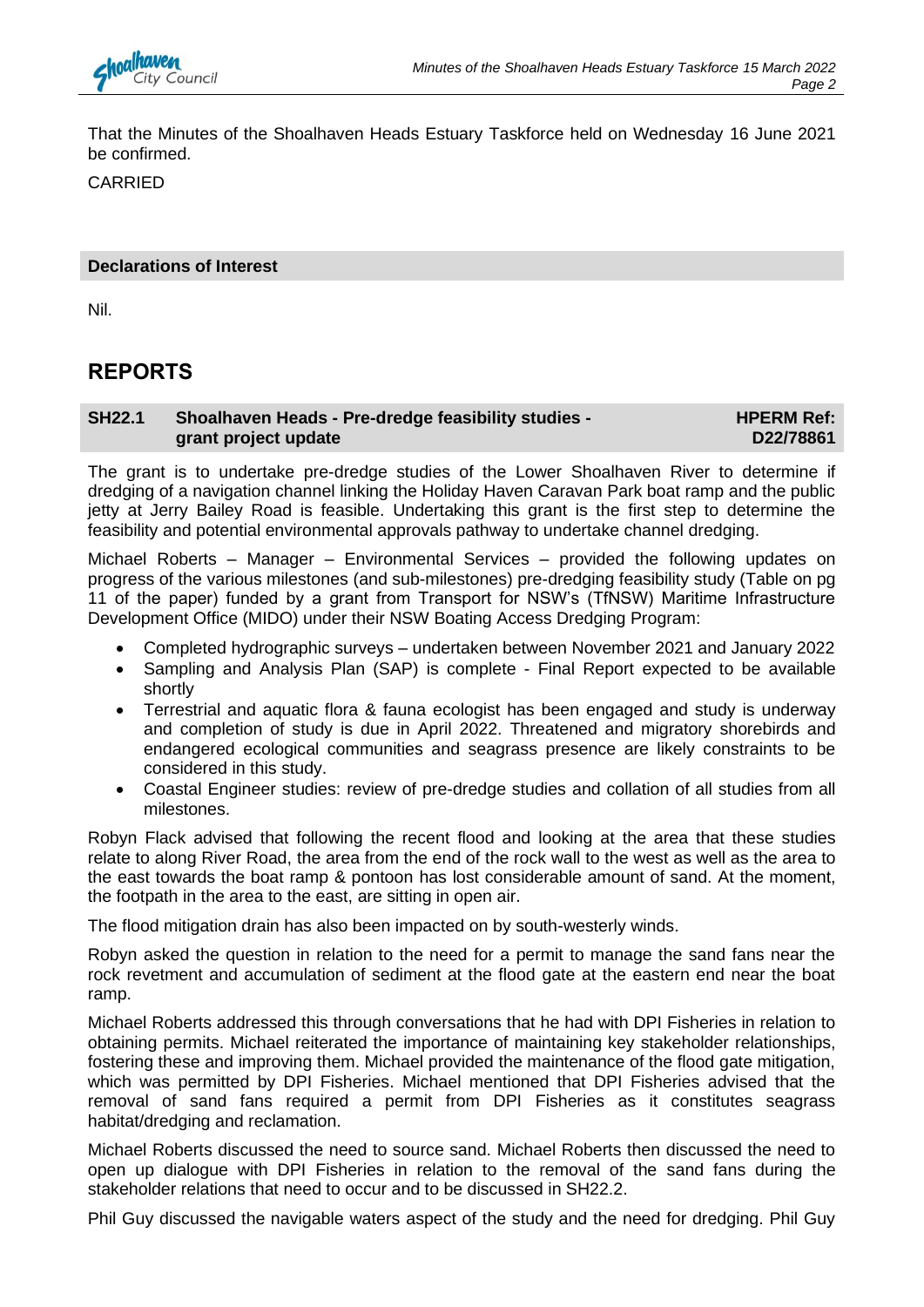

acknowledged that dredging does not look like it is going to happen, in an expedited fashion.

Phil Guy then raised drainage concerns associated with the rock revetment. Phil Guy discussed the failures of the drainage that had been installed.

Clr Wells referred the subject matter raised by Mr Phil Guy to SH22.2.

Jess Zealand requested a motion to be put forward in relation to emergency works 68,70 and 73 river bank to be restored. Clr Wells referred to SH22.2 for this discussion.

#### **Recommendation (Item to be determined under delegated authority)**

That the Taskforce receive the Lower Shoalhaven River, pre-dredge studies grant Progress Report for information.

#### **RESOLVED** (Clr Wells / Clr Gray)

That the Taskforce receive the Lower Shoalhaven River, pre-dredge studies grant Progress Report for information.

CARRIED

#### **SH22.2 River Road Foreshore Precinct Rehabilitation Project Progress Report HPERM Ref: D22/79029**

Michael Roberts provided the background to the rationale for this paper. The environmental assessment prepared by Water Research Laboratory (WRL) and subject to SH22.2 came about from a community meeting attended by SHET committee members in October 2021. It was discussed at this October 2021 meeting to extend the rock wall by approximately 89 metres to the stormwater easement to the east.

WRL's involvement was deemed a continuation of the risk assessment process in 2016/2017 that designated where the rock revetment was deemed to be constructed (post 2016 – East Coast Low). The WRL report produced was peer reviewed by Greg Britton and Council's Coastal Engineer (Nigel Smith) – this has provided a defendable and reputable outcome / solutions.

Matt Blacka – WRL UNSW - made a presentation to the meeting (attached). This presentation focussed on a current review of the rock revetment, how it was constructed and recommendations to address the end effects (apparent erosion scouring). Matt Blacka provided the following:

- The rock revetment is interacting with swash much more than it should have as per the design and limited nourishment – primary reason for the end effect.
- The 89 metre section was discussed and recommendations provided on the basis of surveyed transects 2008, 2016 and 2021 – bank toe alignment and bank crest alignment.

Matt Blacka provided an update on the management prioritisation. The further east the risk becomes lower. Beyond the end effects, WRL have recommended adequate sand nourishment and revegetation – leading to a better beach amenity instead of extending the rock wall to the 89 metre extent. The problems associated with end effects to the immediate east of the current rock wall would just be extended if the rock wall was extended.

Robyn Flack asked a question about the current rock wall and the opposition expressed by the community. Forty-six (46) trees needed to be cut down to facilitate the construction of the rock wall. Robyn Flack stated that the trees remaining along the bank have been undermined. Robyn Flack expressed concern about damage to the environment and 'maintain existing vegetation where possible' statement in the WRL report.

Michael Roberts discussed the principles of Tree Protection Zone and Structural Root Zone and in relation to *Banksia integrifolia*. Michael Roberts discussed an inspection that he carried out and that occurred on 14 March. Michael Roberts said that he had arranged for the internal Council arborist to carry out an inspection of these trees.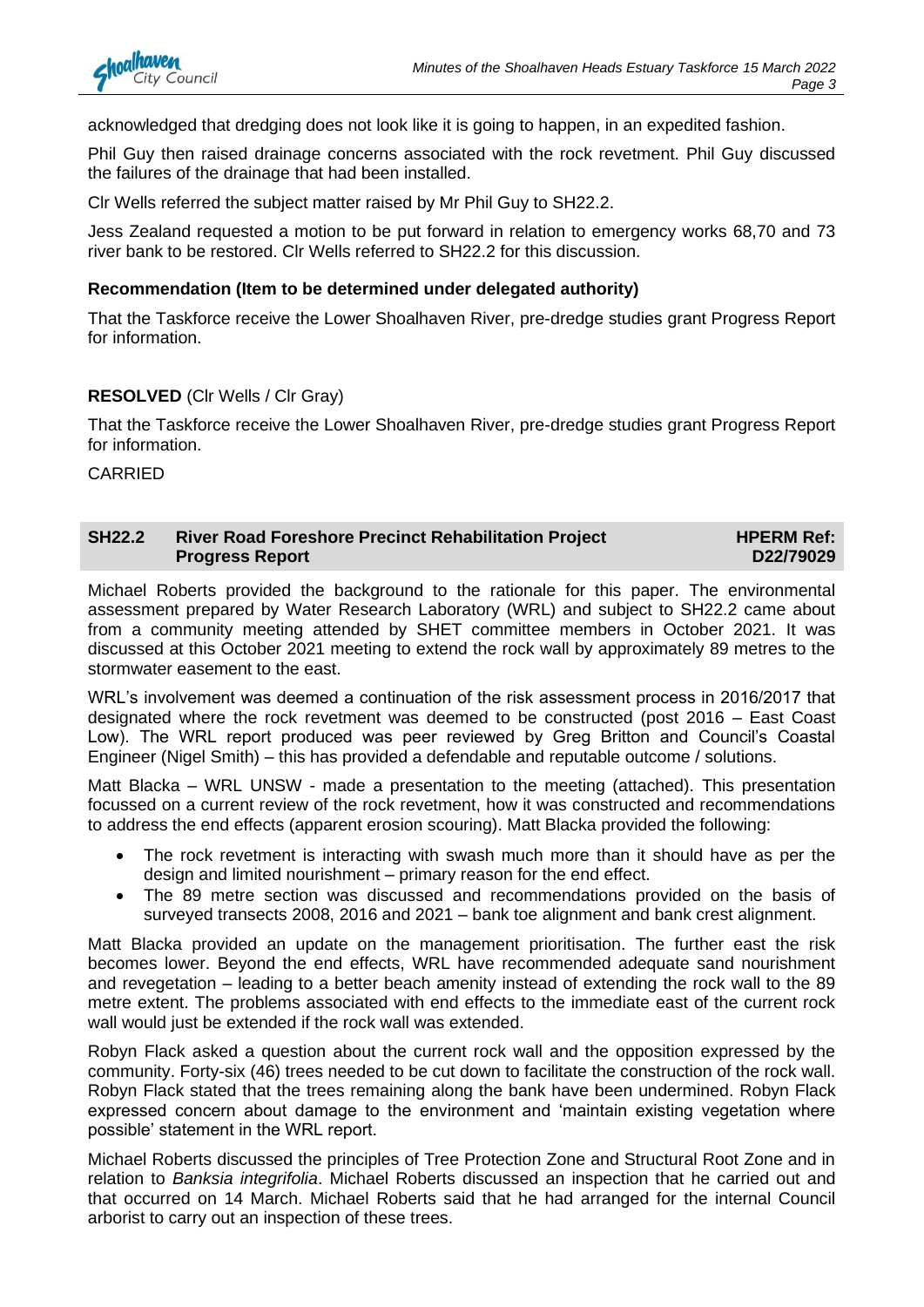

Michael Roberts discussed the rationale for the construction of the existing rock wall – protection of River Road and Endeavour Energy assets. Michael Roberts discussed the importance of addressing the end effects and re-iterated what Matt Blacka (WRL) stated in relation to extending the rock wall to the east – exacerbating the end effects/relocation of the end effects further to the east.

A short adjournment of the meeting took place to allow discussion between the community members present and to put forward their concerns.

The meeting adjourned, the time being 4:58pm. The meeting reconvened, the time being 5:06 with the following members present:

Clr Serena Copley - Chairperson Clr Amanda Findley Clr Liza Butler (remotely) Clr Paul Ell (remotely) Clr Evan Christen Clr Patricia White Clr John Wells Clr Mark Kitchener Clr Tonia Gray Mr Gerald Groom Mr Phil Guy Mr David Lamb (remotely) Ms Robyn Flack Ms Jess Zealand James Ruprai – Director City Development Mr Michael Roberts – Manager – Environmental services Nigel Smith – Coastal Management Program Coordinator Brooke Aldous – Senior Governance Officer Matt Blacka – UNSW Water Research Laboratory (remotely)

Phil Guy, on behalf of the community members present, raised the following points:

- Reconstruction of the section of rock wall that wasn't constructed in accordance with the design is essential, to be undertaken as soon as possible.
- Emergency work was requested to be undertaken to save the Banksia trees that are currently undermined.
- Queried whether sourcing sand from Terara Sand for the stabilisation of the area is possible.

Michael Roberts – Manager – Environmental Services confirmed that Terara Sand is one option being considered as well as sand from Shell Cove Marina, and advised that Council is liaising with DPI Fisheries and Crown Land for the most sustainable and quickest option for sourcing sand.

Michael Roberts – Manager – Environmental Services also advised that in relation to the Banksia trees, Council has engaged the services of an internal Council arborist to assess the trees and public safety and is awaiting the assessment report from this process, where applicable.

Jess Zealand raised the emergency works required to restore the bank adjoining 68, 70 and 72 River Road.

Michael Roberts – Manager – Environmental Services - discussed what emergency works are under the Coastal Management SEPP. Despite this, Council is working at the same pace as emergency works – and this is vetted by State Government Agencies.

#### **Recommendation**

That the Taskforce receive the Shoalhaven Heads River Road Foreshore Precinct Project (Regional Growth – Environment and Tourism Fund Grant # RNSW1279) Progress Report for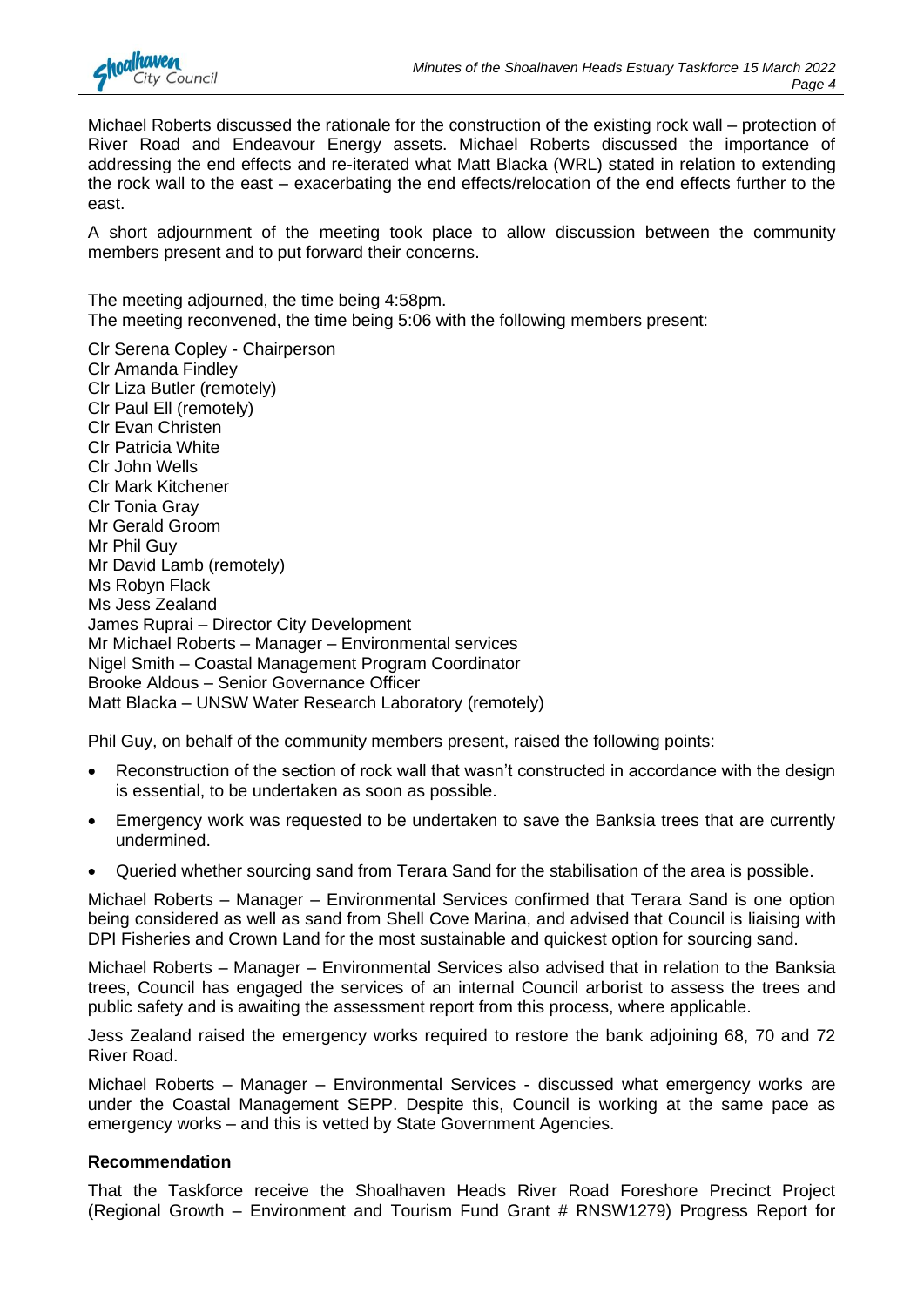

information.

#### **RESOLVED** (Clr Wells / Phil Guy)

That the Taskforce:

- 1. Receive the Shoalhaven Heads River Road Foreshore Precinct Project (Regional Growth Environment and Tourism Fund Grant # RNSW1279) Progress Report for information.
- 2. Request further assessment in consultation with relevant agencies and community of sand sources and undertake necessary supplementary action to stabilise the foreshore between chain 800 and 950.

CARRIED

#### **SH22.3** Shoalhaven Heads - River Opening **HPERM Ref: HPERM Ref:**

**D22/99472**

Robyn Flack addressed the meeting in relation to the "Management Options for Improving Flows of the Shoalhaven River at Shoalhaven Heads" report by the Water Research Laboratory (Glamore, Ruprecht and Rayner) of UNSW – November 2015 - see attachment.

Robyn Flack acknowledged the complexity of the system and comparisons with studies undertaken within the Manning River. The 1977 document was referenced in relation to dredging and the recent flooding event.

James Ruprai – Director City Development - advised that Council will consider this report within the body of work as part of the CMP review.

Michael Roberts – Manager – Environmental Services – advised that Council is currently at stage 2 of Lower Shoalhaven CMP and have scheduled a tentative date in June for the next CMP Advisory Committee meeting and will schedule a Councillor Briefing / Workshop on this item.

Michael Roberts – Manager – Environmental Services – discussed the environmental approvals process associated with dredging – controlled action potential associated with threatened and migratory shorebirds. Michael Roberts discussed the cost implications – Prosford et al (1977) estimated a cost of \$33 million for certain activities discussed. Michael Roberts stated that this would have to be multiplied by 45 years of CPI to reforecast these costs.

Michael Roberts – Manager – Environmental Services – then addressed Phil Guy's comments about the recent entrance management works. The following chronology was provided by Michael Roberts:

2 March 2022

- Preparatory works undertaken pilot channel excavated
- Trigger level of 2.0 metres not reached
- Sought approval from NSW Crown Land to carry out preparatory works as it was not in accordance with the Entrance Management Policy
- Proactive works such as this were undertaken on the basis of BoM Flood Watch as opposed to BoM Flood Warnings
- Works were not undertaken again in the afternoon due to imminent high tide

**Overnight** 

- Spring tides and ocean swell raised berm height and reshaped pilot channel
- Ocean levels were higher than estuary levels
- Trigger at Nowra (Nowra bridge) was reached at 11.35pm

3 March 2022

• Council staff attended site early morning. Deemed unsafe to carry out further pilot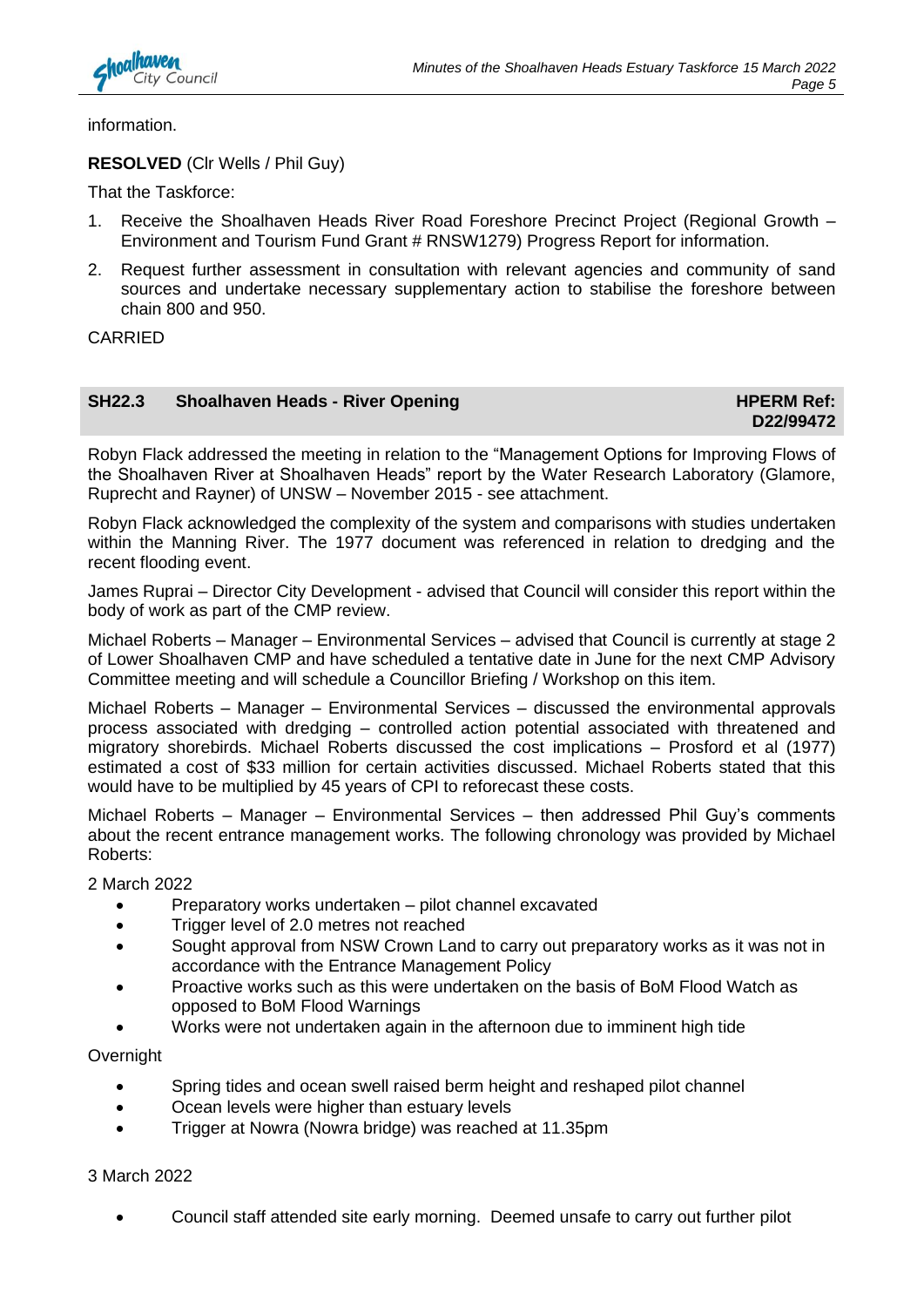

channel works due to spring tides and tidal inundation

- At approximately 9am trigger level at Shoalhaven Heads reached surf condition as per the above point, prevented works to be undertaken
- At approximately 2.30pm staff onsite and in standby mode low tide, were able to reopen the pilot channel

James Ruprai – Director City Development – suggested that close to the Councillor Briefing / Workshop, - another Briefing of the Northern CMP to the Shoalhaven Estuary Task Force to assist with clarifying and informing the Task Force members.

#### **Recommendation**

That:

- 1. Shoalhaven City Council engages a consultant to further investigate the options proposed from the "Management Options for Improving Flows of the Shoalhaven River at Shoalhaven Heads" WRL 2015 report as outlined in the report as:
	- a. Decreased cross-sectional area of Berry's Canal;
	- b. Increased circulation at Shoalhaven Heads via oceanic transfer pipes;
	- c. Increased estuary wide circulation via a channel on the eastern side of Comerong Island;
	- d. Targeted dredging works within Shoalhaven Heads to improve circulation; and
	- e. Assessment of a permanent entrance.
- 2. The review of the Shoalhaven Heads Entrance Management Plan for Flood Mitigation, and other related plans currently on review, include an analysis and modelling of the effects of an open entrance and improved flows at Shoalhaven Heads on flooding events at Shoalhaven Heads, Greenwell Point, and upstream of the Shoalhaven River.

#### **RECOMMENDATION** (Robyn Flack / Phil Guy)

That the review of the Shoalhaven Heads Entrance Management Plan for Flood Mitigation, and other related plans currently on review, include an analysis and modelling of the effects of an open entrance and improved flows at Shoalhaven Heads on flooding events at Shoalhaven Heads, Greenwell Point, and upstream of the Shoalhaven River within six months.

#### CARRIED

Note: David Lamb left the meeting at 5:40pm.

## **GENERAL BUSINESS**

#### **SH22.4 Additional Item - Task Force Membership**

Discussion took place regarding the membership and two vacant positions as a result of the resignation of Carole Cassidy and Mike James. Clr Wells suggested that the Shoalhaven Heads Estuary Taskforce put a recommendation to Council to advertise for vacancies for membership on the Taskforce, including the opportunity for Indigenous representation.

#### **RECOMMENDATION** (By consent)

That Council:

- 1. Create a new Indigenous representative position on the Taskforce.
- 2. Advertise to fill the three (3) membership vacancies:
	- a. Community
	- b. Community